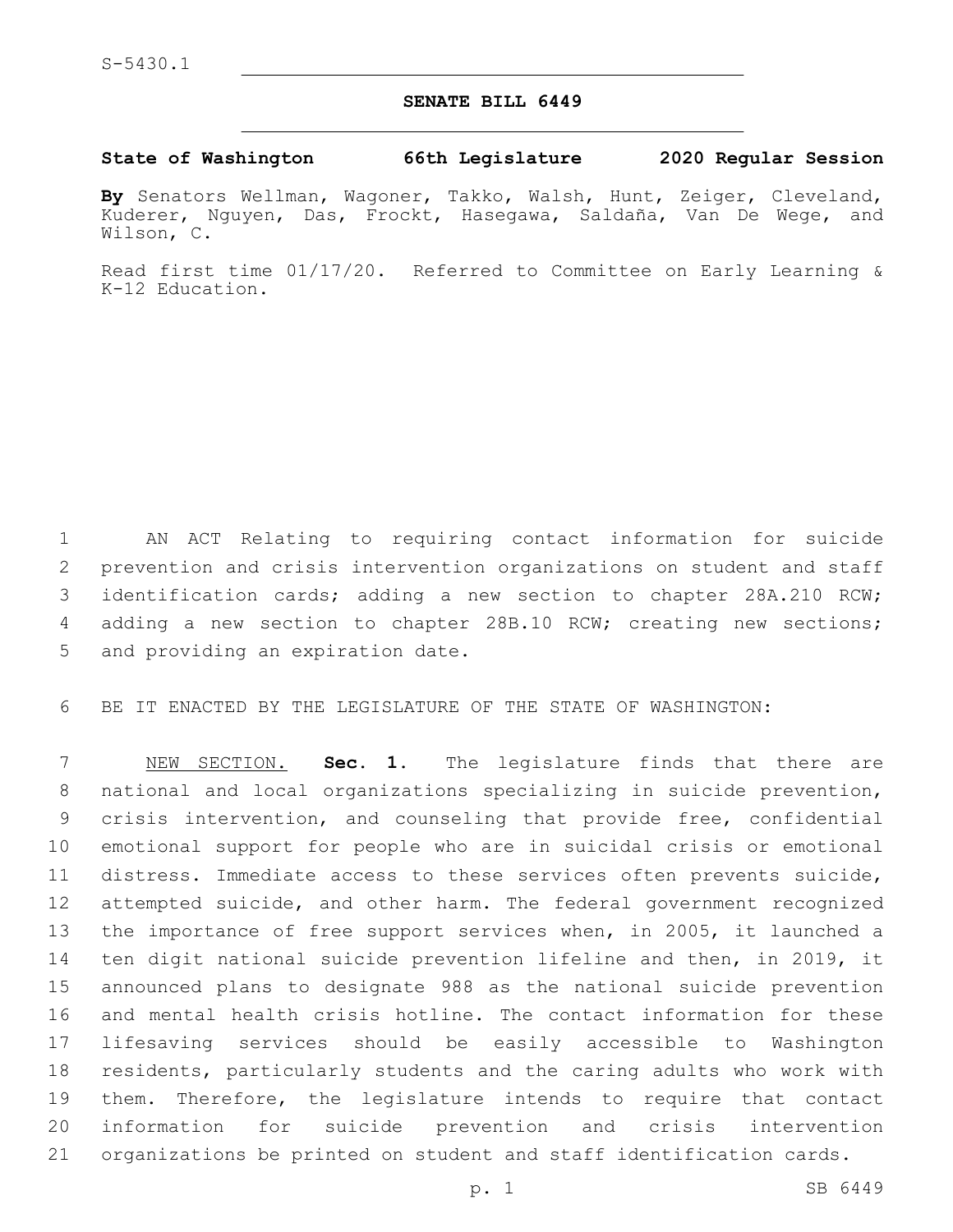NEW SECTION. **Sec. 2.** A new section is added to chapter 28A.210 2 RCW to read as follows:

 (1) Every public and private school that issues student identification cards, staff identification cards, or both, must have printed on either side of the identification cards:

 (a) The contact information for a national suicide prevention 7 organization; and

 (b) The contact information for one or more campus, local, state, or national organizations specializing in suicide prevention, crisis 10 intervention, or counseling, if available.

 (2) The requirements in subsection (1) of this section apply to student identification cards and staff identification cards issued for the first time and issued to replace a damaged or lost 14 identification card.

 NEW SECTION. **Sec. 3.** A new section is added to chapter 28B.10 16 RCW to read as follows:

 (1) Every institution of higher education as defined in RCW 28B.10.016, degree-granting institution as defined in RCW 28B.85.010, private vocational school as defined in RCW 28C.10.020, and school as defined in RCW 18.16.020 that issues student identification cards, faculty or staff identification cards, or both, must have printed on 22 either side of the identification cards:

 (a) The contact information for a national suicide prevention 24 organization; and

 (b) The contact information for one or more campus, local, state, or national organizations specializing in suicide prevention, crisis 27 intervention, or counseling, if available.

 (2) The requirements in subsection (1) of this section apply to student identification cards and faculty or staff identification cards issued for the first time and issued to replace a damaged or 31 lost identification card.

 NEW SECTION. **Sec. 4.** (1) Notwithstanding the requirements in sections 2 and 3 of this act, if a school or institution of higher education subject to the requirements of section 2 or 3 of this act, respectively, has a supply of unissued identification cards that do not comply with the requirements of section 2 or 3 of this act, the school or institution of higher education may issue those identification cards until that supply is depleted.